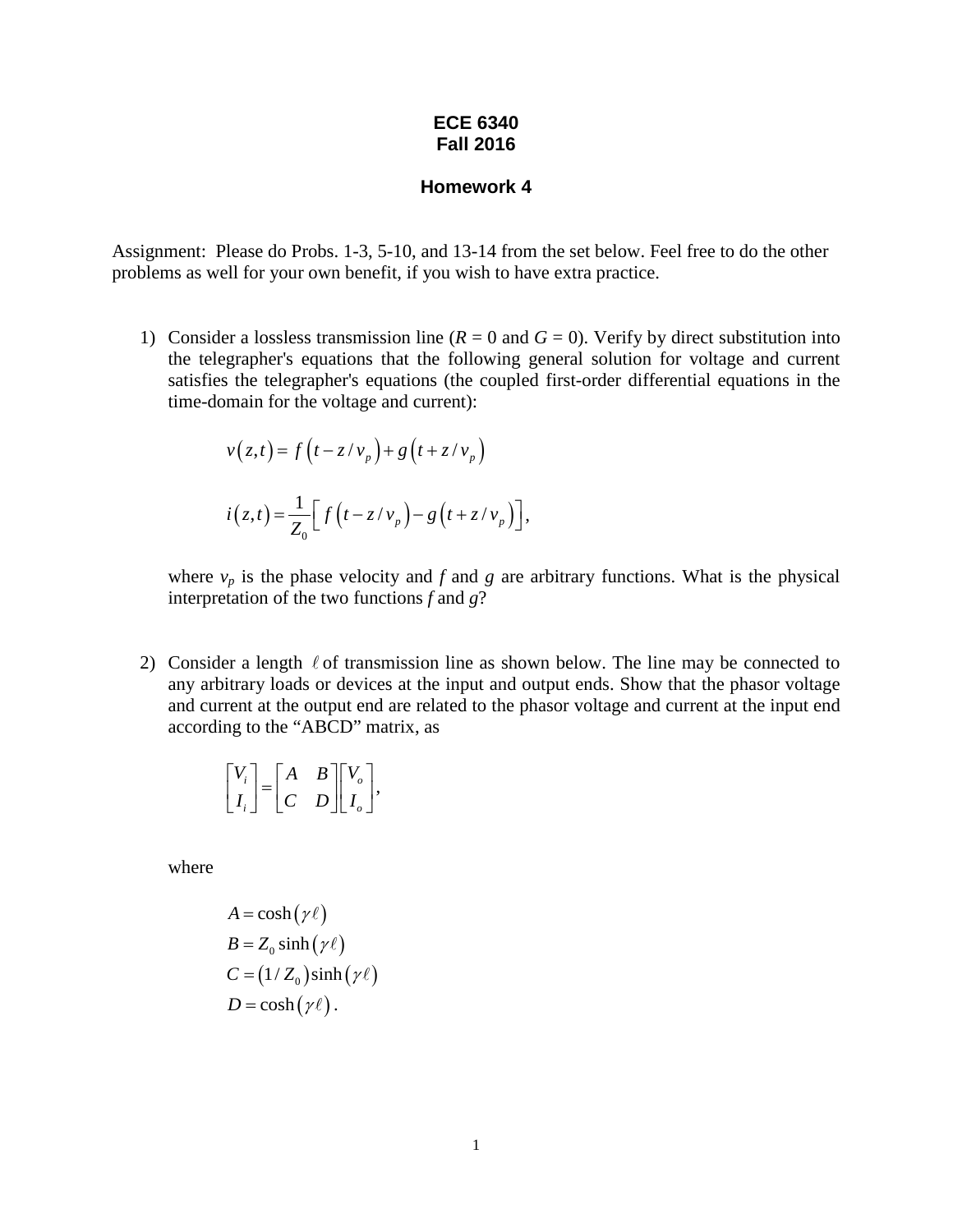

(Note: Some books define the ABCD matrix to be the inverse of the one above.) Derive the above ABCD coefficients.

Hint: Start by writing

$$
V(z) = V^+ e^{-\gamma z} + V^- e^{+\gamma z}
$$

$$
I(z) = \frac{V^+}{Z_0} e^{-\gamma z} - \frac{V^-}{Z_0} e^{+\gamma z}.
$$

Then write the unknown coefficients  $V^+$  and  $V^-$  in terms of the input voltage and current by applying boundary conditions at the left (input) end ( $z = -\ell$ ) of the transmission line.

3) A generator is connected to a transmission line that has a load at the end, as shown below.



Show that the output voltage is related to the input voltage by

$$
V_o = V_i e^{-\gamma \ell} \left[ \frac{1 + \Gamma}{1 + \Gamma e^{-2\gamma \ell}} \right],
$$

where the reflection coefficient at the load is

$$
\Gamma = \frac{Z_L - Z_0}{Z_L + Z_0}.
$$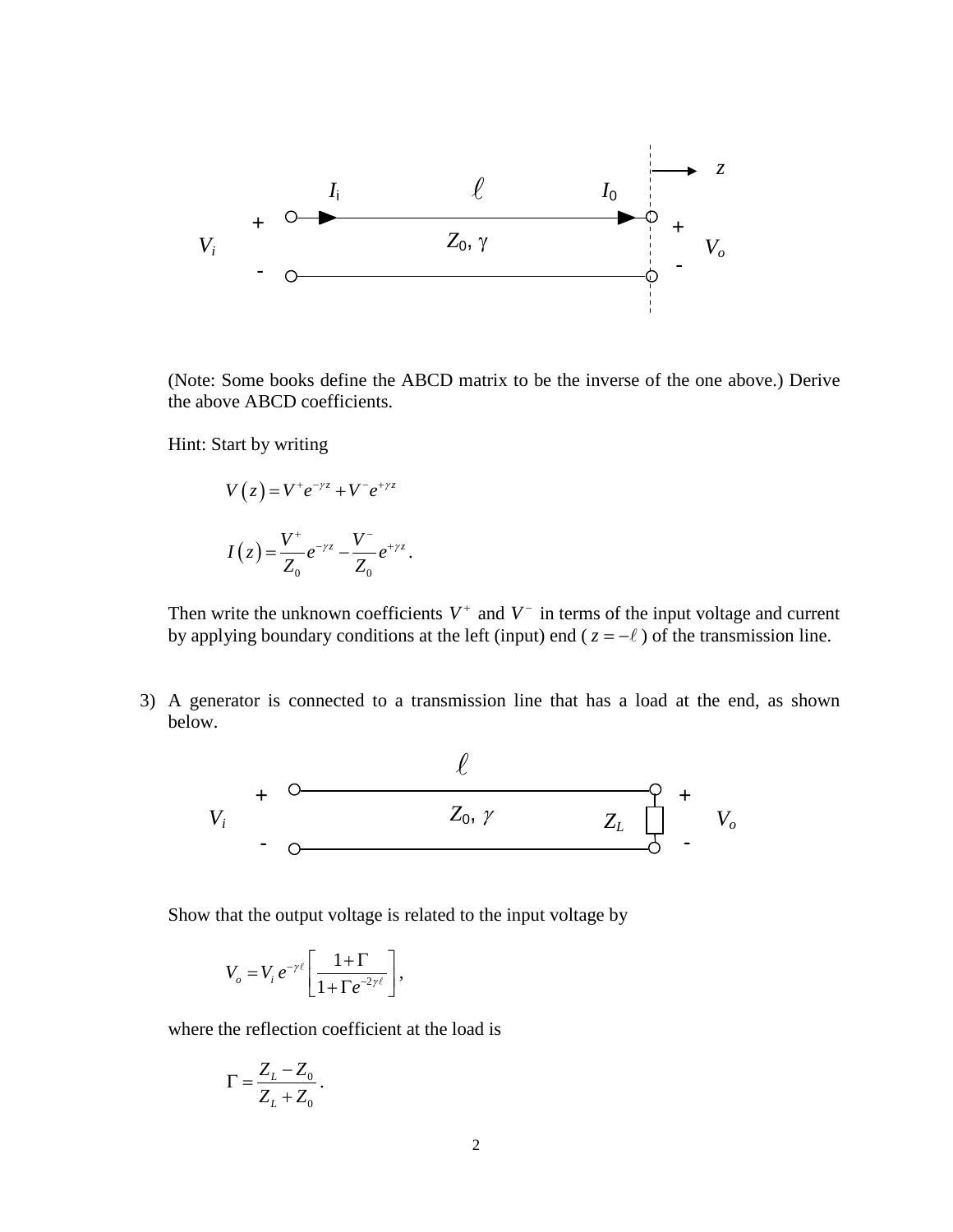Start by writing down a general expression for the voltage on the transmission line, and then examine your expression at the input and output ends, using the definition of the load reflection coefficient as the ratio of the backward to the forward propagating voltage waves at the load.

- 4) Derive exact expressions for  $\alpha$  and  $\beta$  for a transmission line in terms of *R*, *L*, *G*, and *C*. Your final expressions will have square roots in them (this is fine), but they should not have any trigonometric expressions such as  $\tan^{-1}$ , etc. Be careful with the signs of the square roots in your answer. A good way to check the correctness of the signs is to take the limiting case of a low-loss line. Hint: Start by writing down an expression for  $\gamma^2$ .
- 5) A transmission line has parameters *R*, *L*, *G*, *C*, but has only a small amount of loss, so that  $R \ll \omega L$  and  $G \ll \omega C$ . Under these conditions, show that

$$
v_p \approx \frac{1}{\sqrt{LC}} \left[ 1 + \frac{1}{8\omega^2} \left( \frac{R}{L} - \frac{G}{C} \right)^2 \right]^{-1}
$$

and

$$
v_g \approx \frac{1}{\sqrt{LC}} \left[ 1 - \frac{1}{8\omega^2} \left( \frac{R}{L} - \frac{G}{C} \right)^2 \right]^{-1}.
$$

(Note that the group velocity expression is derived assuming that the *R* and *G* parameters are frequency independent, which is a somewhat hypothetical situation, which will not be true for practical conductors and lossy dielectrics.)

Is the phase velocity greater or less than the velocity of light (in the medium of the line)? What about the group velocity?

Hint: Use Taylor series for  $(1+z)^{1/2}$  to approximate the formula for  $\gamma$ , and make sure that you keep enough terms in your approximation.

6) An input signal generator  $v_i(t)$  at  $z = -l$  is connected to a general (possibly lossy) transmission line of length *l* that has a load  $Z_L$  at the end of the line ( $z = 0$ ). For this line the characteristic impedance and the propagation constant are arbitrary functions of frequency. Use Fourier-transform theory to determine the output voltage  $v<sub>o</sub>(t)$ . The answer will not be in closed form -- it will involve an integral in  $\omega$  from 0 to infinity, just as was done in class for the semi-infinite line. (Hint: Use the result of Prob. 3.)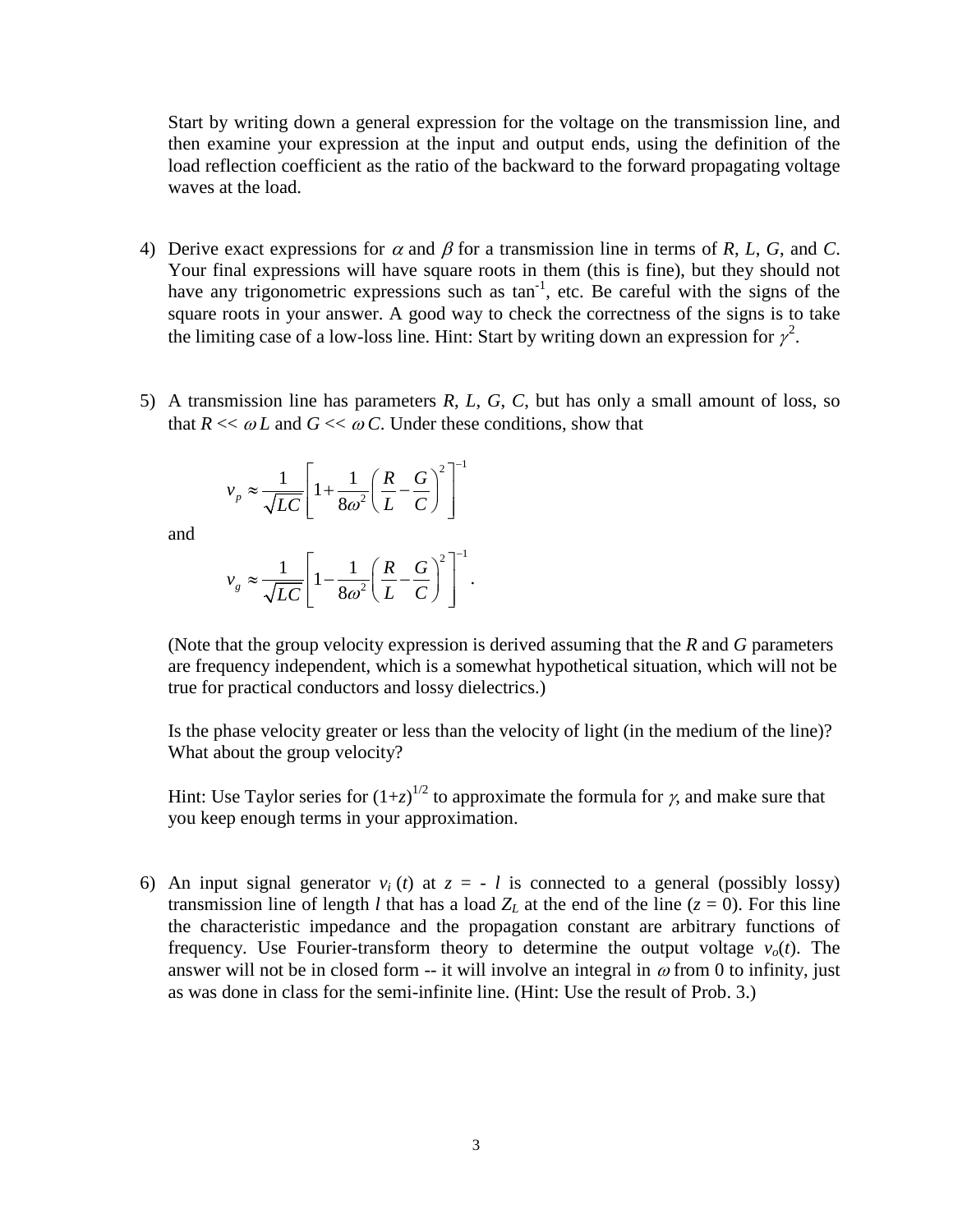$$
v_i(t) + \overline{C_{\text{O}}(a)}, \gamma(a) = \overline{C_{\text{O}}(t)} + \overline{C_{\text{O}}(t)}
$$

7) An "artificial" transmission line is made by cascading sections of a circuit with discrete components having element values *Le* [Henrys] and *Ce* [Farads] as shown below. Denote  $C_0 = C_e \Delta z$  and  $L_0 = L_e \Delta z$ . (Note that these quantities do not represent capacitance and inductance per unit length!)

Determine  $\alpha$ ,  $\beta$ ,  $Z_0$ ,  $v_p$ , and  $v_g$  in terms of  $C_0$  and  $L_0$ . Assume that the group velocity is a positive number, corresponding to power flow in the positive *z* direction. Be careful with the signs in your answers!

Hint: Note that the general expressions  $\gamma = \sqrt{ZY}$  and  $Z_0 = Z/\gamma$  hold for both natural and artificial lines.



8) A "metamaterial" transmission line is formed from microstrip line by introducing capacitive gaps and vertical inductive posts ("vias") as shown below. A "unit cell" of the line has length *p*.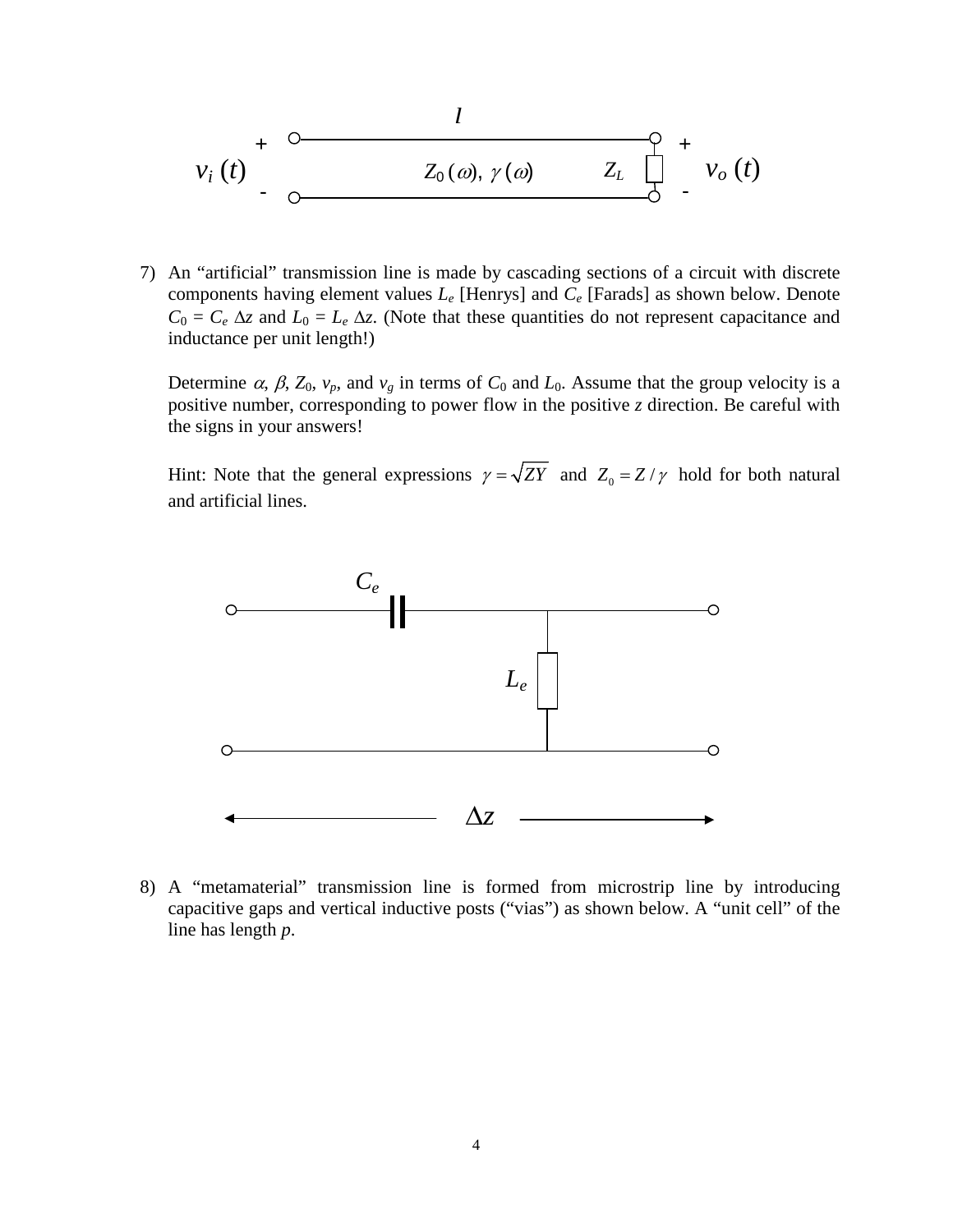

Ground plane

The equivalent circuit for a unit cell of this structure is shown below. It consists of a lossless transmission line of length  $p$ , with a parallel inductance  $L<sub>v</sub>$  in the middle and series capacitors  $2C_g$  at the ends to model the gaps. A conductance  $2G_g$  is placed in parallel with the capacitors to model radiation from the gaps. The resistance  $R<sub>v</sub>$  models the resistance of the vertical post (via). The lossless transmission line is assumed to have known values of characteristic impedance  $Z_0$  and wavenumber  $k_z$  (from these values you can determine *L* and *C* for the line).

Assuming that the period *p* is very small compared to a wavelength, derive an expression for the complex propagation constant  $\gamma$  of the artificial transmission.

Hint: Replace each of the two sections of microstrip transmission line in the unit cell with a parallel capacitance and a series inductance, determined from the *L* and *C* of the line (which in turn may be found from the known values of  $Z_0$  and  $k_z$  for the line). Also, note that in the limit as *p* tends to zero, the order of the series and parallel elements does not matter, so you can switch them if it is convenient to do so.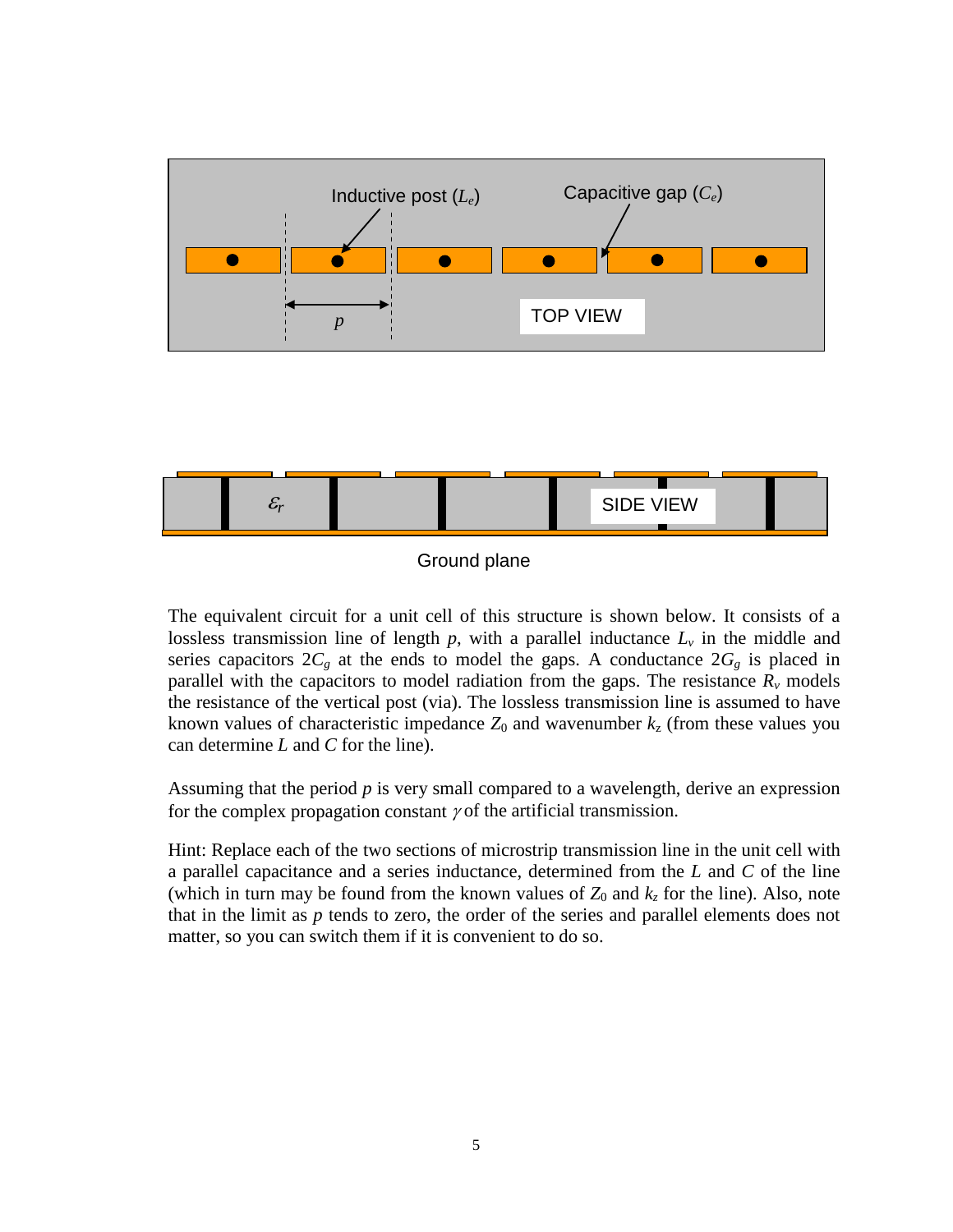

9) A twin-line transmission line has two perfectly conducting parallel wire conductors of radius *a*, separated by a distance *h* (between centers) in free space. The wires may be assumed to be perfectly conducting. An approximate formula for the characteristic impedance (accurate for  $h \gg a$ ) is

$$
Z_0 = \frac{\eta_0}{\pi} \ln\bigg(\frac{h}{a}\bigg).
$$

Assuming that the radius of each wire is 1 [mm], determine the separation *h* necessary to give a characteristic impedance of 300 [ $\Omega$ ].

- 10) The above twin-line transmission line is now immersed is seawater. The transmission line carries a VHF signal at a frequency of 100 [MHz]. Assume that the seawater is nonmagnetic and has a relative permittivity of 81 ( $\varepsilon$ <sub>r</sub> = 81 - *j* (0)) and a conductivity of 4.0 [S/m]. (Note that the imaginary part of  $\varepsilon_r$ , due to polarization loss, is being neglected at this low frequency.)
	- a) Determine the values of the parameters (*R*, *L*, *G*, *C*) for the line.
	- b) Determine the values of the complex propagation constant  $\gamma$ , the phase constant  $\beta$ , the attenuation constant  $\alpha$ , and the complex characteristic impedance  $Z_0$ .
	- c) How long does the line have to be for the signal to decay by 20 [dB]?
	- d) If the amplitude of the voltage phasor at a point on the line is 1.0 [V], what is the time-average power flow (in watts) on the line?
- 11) Consider a lossless transmission line that has an arbitrary cross section. Show that the energy velocity must be equal to the phase velocity (which is also equal to the group velocity for a lossless line). That is, show that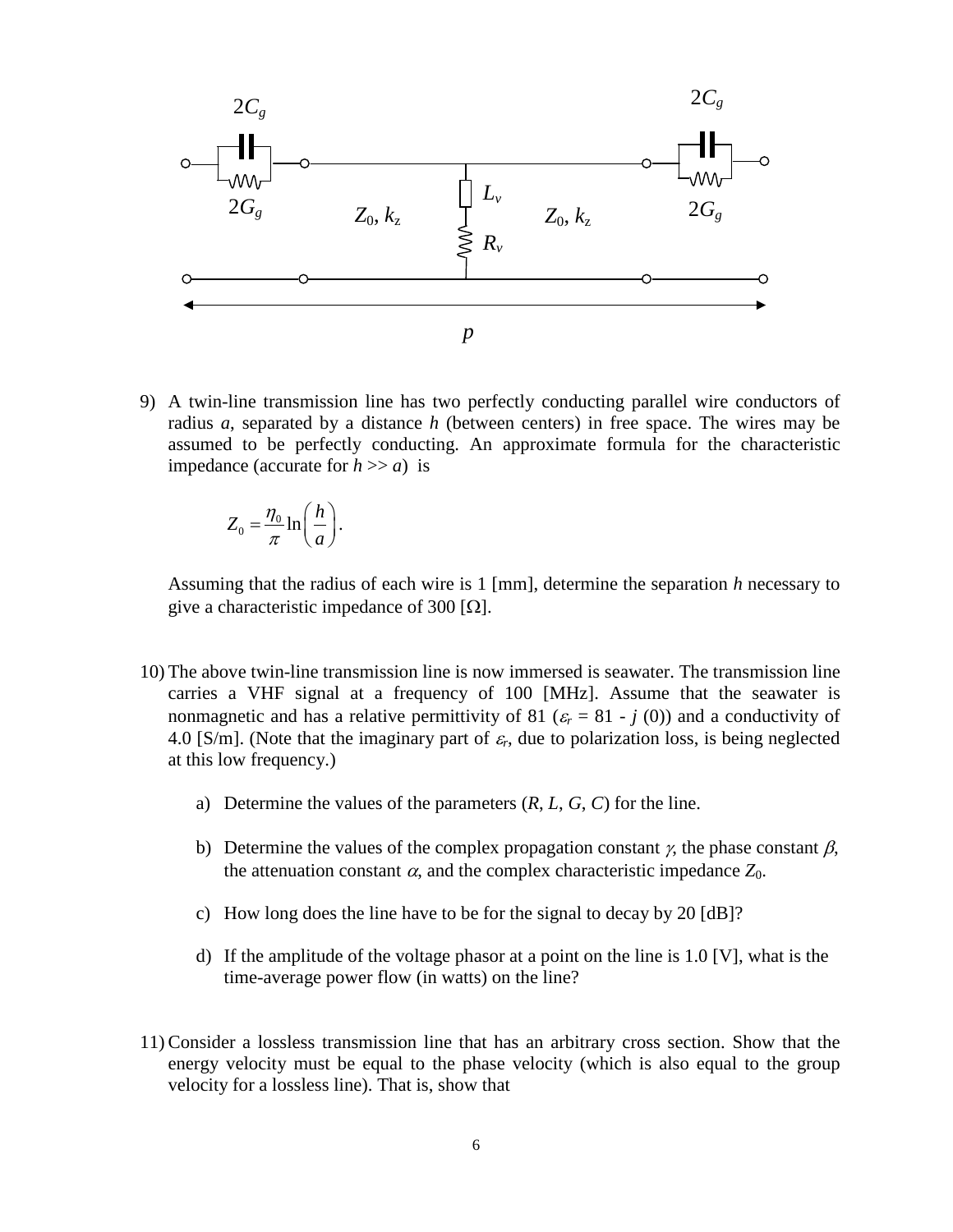$$
v_E = \frac{\langle \mathcal{P}_z \rangle}{\langle \mathcal{H}_i \rangle} = \frac{1}{\sqrt{\mu \varepsilon}}.
$$

- 12) A transmission line normally consists of two parallel conductors. Can a transmission line be made of a single solid conductor (i.e., a wire with an arbitrary cross-sectional shape)? In this case we can think of infinity as the outer conductor. If the mode is TEM, then the 2D field at  $z = 0$  will look like that of a static field. Explain why the static field would have to have an infinite voltage drop between the conductor and infinity. Assume that far enough away from the wire the static field is that corresponding to an infinite line charge (arising from the charge density on the wire).
- 13) A vendor says that the  $Z_0$  of a transmission line is 50 [ $\Omega$ ]. The filling material is Teflon with  $\varepsilon_r = 2.1$  and tan $\delta = 0.001$ . Find the *L*, *C*, *G* values at 1 GHz.
- 14) A transmission line has a characteristic impedance of  $Z_0^{air}$  when the line is filled with air. Assume that the line is now filled with a lossy material having  $\varepsilon_{rc}$ . Show that the characteristic impedance is now

$$
Z_0 = \frac{Z_0^{air}}{\sqrt{\varepsilon_{rc}}}\,.
$$

Do this by starting with the formula

$$
Z_0 = \sqrt{\frac{R + j\omega L}{G + j\omega C}}\,
$$

and assume that  $R = 0$  (perfect conductors). Then determine how each of the parameters (*L*, *C*, *G*) change when the line is filled with the lossy material.

15) A microstrip line is shown below. Assume that the strip of width *w* is wide enough so that the electric field inside the substrate under the line is approximately constant in the *x* and *y* directions, and is given by

$$
\underline{E} = -\hat{y} E_0 e^{-jkz}.
$$

Also assume that the field is approximately zero outside the region under the strip. Finally, assume that the strip and ground plane are perfectly conducting, and that the mode is approximately a TEM mode. The substrate has a complex effective relative permittivity  $\varepsilon_{rc} = \varepsilon_{rc}^{\prime} - j\varepsilon_{rc}^{\prime\prime}$ .

Determine the following properties of the microstrip line in terms of the given dimensions and substrate parameters: